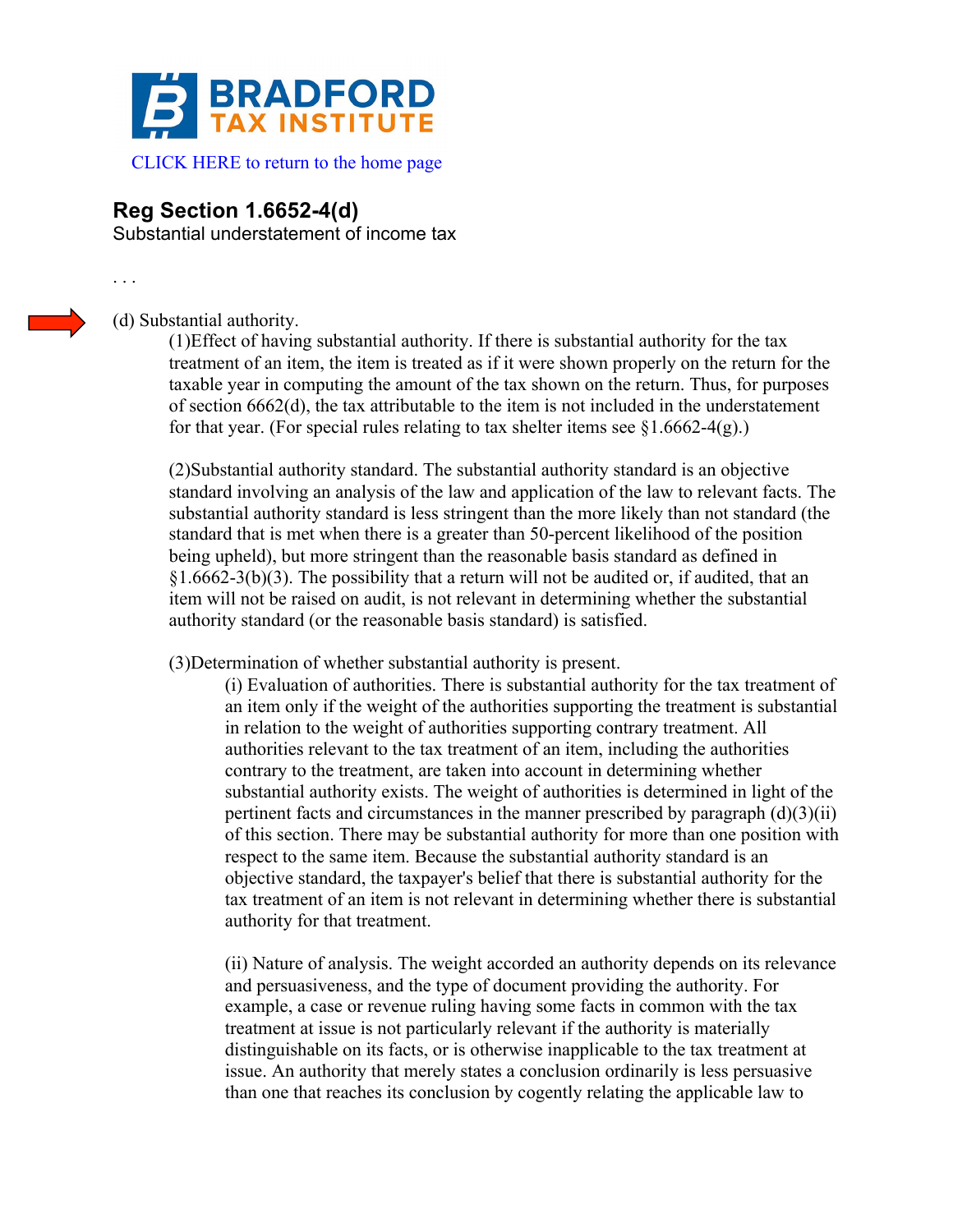pertinent facts. The weight of an authority from which information has been deleted, such as a private letter ruling, is diminished to the extent that the deleted information may have affected the authority's conclusions. The type of document also must be considered. For example, a revenue ruling is accorded greater weight than a private letter ruling addressing the same issue. An older private letter ruling, technical advice memorandum, general counsel memorandum or action on decision generally must be accorded less weight than a more recent one. Any document described in the preceding sentence that is more than 10 years old generally is accorded very little weight. However, the persuasiveness and relevance of a document, viewed in light of subsequent developments, should be taken into account along with the age of the document. There may be substantial authority for the tax treatment of an item despite the absence of certain types of authority. Thus, a taxpayer may have substantial authority for a position that is supported only by a well-reasoned construction of the applicable statutory provision.

(iii) Types of authority. Except in cases described in paragraph  $(d)(3)(iv)$  of this section concerning written determinations, only the following are authority for purposes of determining whether there is substantial authority for the tax treatment of an item: applicable provisions of the Internal Revenue Code and other statutory provisions; proposed, temporary and final regulations construing such statutes; revenue rulings and revenue procedures; tax treaties and regulations thereunder, and Treasury Department and other official explanations of such treaties; court cases; congressional intent as reflected in committee reports, joint explanatory statements of managers included in conference committee reports, and floor statements made prior to enactment by one of a bill's managers; General Explanations of tax legislation prepared by the Joint Committee on Taxation (the Blue Book); private letter rulings and technical advice memoranda issued after October 31, 1976; actions on decisions and general counsel memoranda issued after March 12, 1981 (as well as general counsel memoranda published in pre-1955 volumes of the Cumulative Bulletin); Internal Revenue Service information or press releases; and notices, announcements and other administrative pronouncements published by the Service in the Internal Revenue Bulletin. Conclusions reached in treatises, legal periodicals, legal opinions or opinions rendered by tax professionals are not authority. The authorities underlying such expressions of opinion where applicable to the facts of a particular case, however, may give rise to substantial authority for the tax treatment of an item. Notwithstanding the preceding list of authorities, an authority does not continue to be an authority to the extent it is overruled or modified, implicitly or explicitly, by a body with the power to overrule or modify the earlier authority. In the case of court decisions, for example, a district court opinion on an issue is not an authority if overruled or reversed by the United States Court of Appeals for such district. However, a Tax Court opinion is not considered to be overruled or modified by a court of appeals to which a taxpayer does not have a right of appeal, unless the Tax Court adopts the holding of the court of appeals. Similarly, a private letter ruling is not authority if revoked or if inconsistent with a subsequent proposed regulation, revenue ruling or other administrative pronouncement published in the Internal Revenue Bulletin.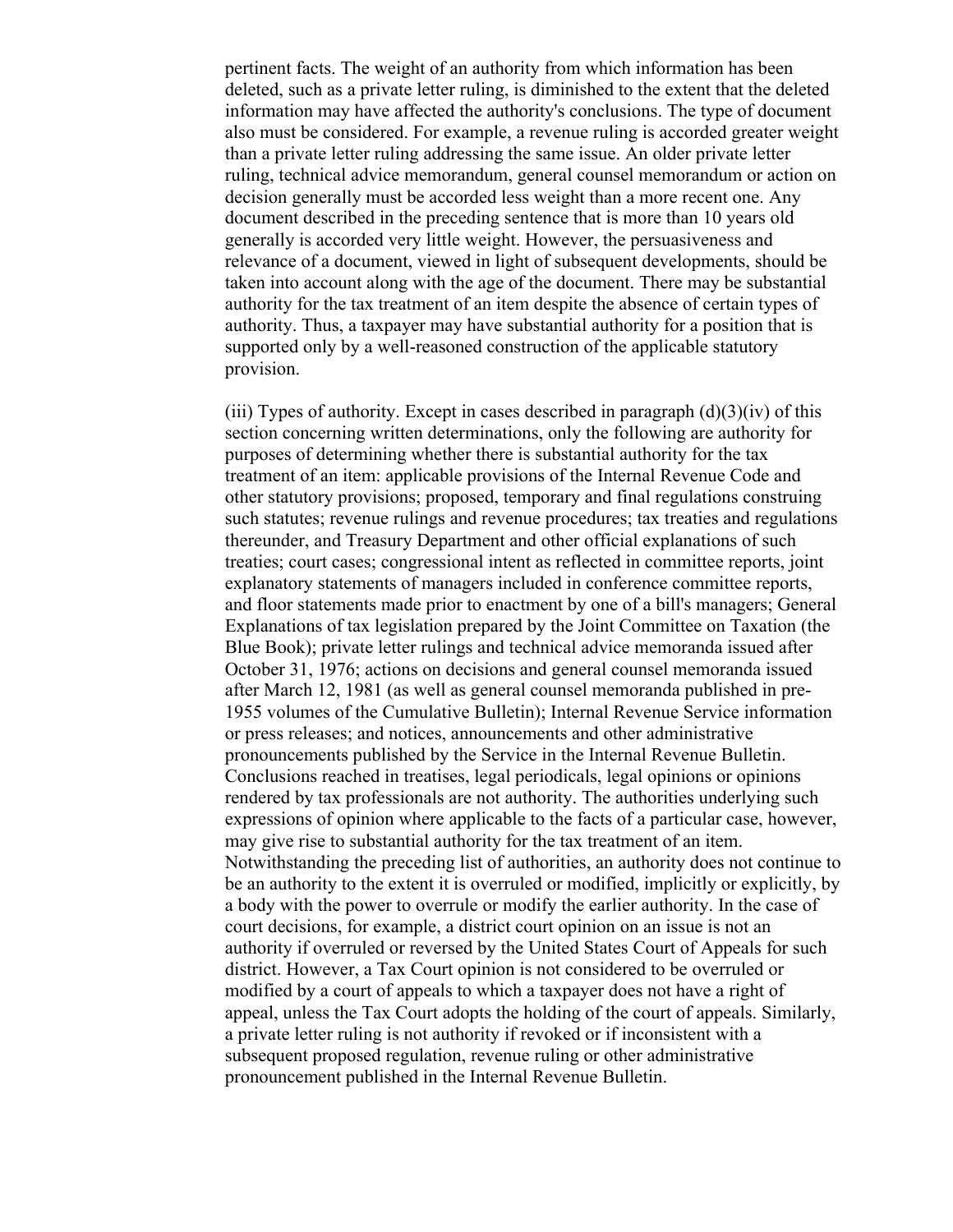(iv) Special rules.

(A) Written determinations. There is substantial authority for the tax treatment of an item by a taxpayer if the treatment is supported by the conclusion of a ruling or a determination letter (as defined in §301.6110- 2(d) and (e)) issued to the taxpayer, by the conclusion of a technical advice memorandum in which the taxpayer is named, or by an affirmative statement in a revenue agent's report with respect to a prior taxable year of the taxpayer ("written determinations"). The preceding sentence does not apply, however, if-

> (1) There was a misstatement or omission of a material fact or the facts that subsequently develop are materially different from the facts on which the written determination was based, or

(2) The written determination was modified or revoked after the date of issuance by-

> (i) A notice to the taxpayer to whom the written determination was issued,

(ii) The enactment of legislation or ratification of a tax treaty,

(iii) A decision of the United States Supreme Court,

(iv) The issuance of temporary or final regulations, or

(v) The issuance of a revenue ruling, revenue procedure, or

other statement published in the Internal Revenue Bulletin. Except in the case of a written determination that is modified or revoked on account of  $$1.6662-4(d)(3)(iv)(A)(1)$ , a written determination that is modified or revoked as described in §1.6662-  $4(d)(3)(iv)(A)(2)$  ceases to be authority on the date, and to the extent, it is so modified or revoked. See section 6404(f) for rules which require the Secretary to abate a penalty that is attributable to erroneous written advice furnished to a taxpayer by an officer or employee of the Internal Revenue Service.

(B) Taxpayer's jurisdiction. The applicability of court cases to the taxpayer by reason of the taxpayer's residence in a particular jurisdiction is not taken into account in determining whether there is substantial authority for the tax treatment of an item. Notwithstanding the preceding sentence, there is substantial authority for the tax treatment of an item if the treatment is supported by controlling precedent of a United States Court of Appeals to which the taxpayer has a right of appeal with respect to the item.

(C) When substantial authority determined. There is substantial authority for the tax treatment of an item if there is substantial authority at the time the return containing the item is filed or there was substantial authority on the last day of the taxable year to which the return relates.